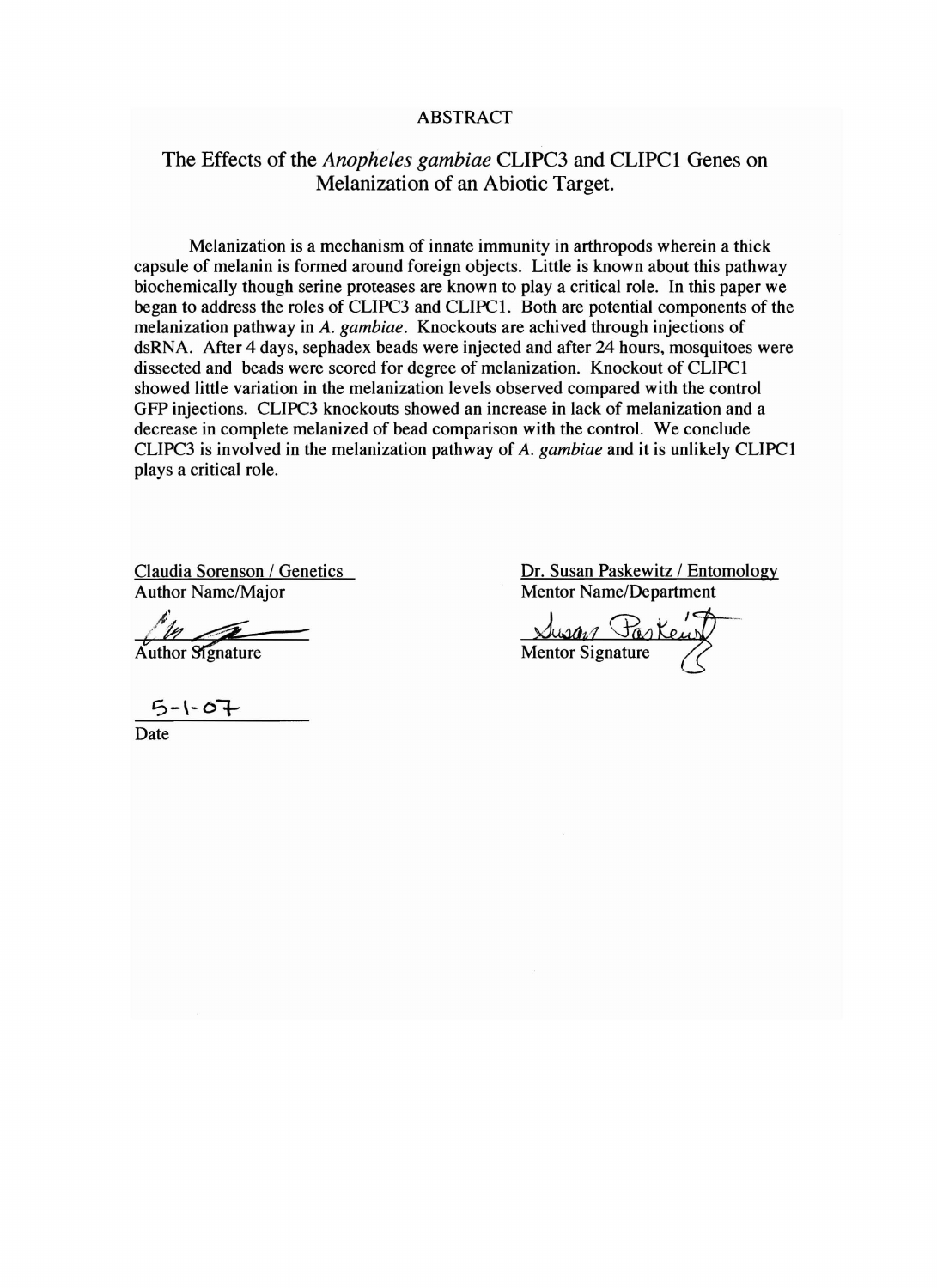# **COVER SHEET**

# TITLE: The Effects of the *Anopheles gambiae* CLIPC3 and CLIPC1 Genes on Melanization of an Abiotic Target.

AUTHOR'S NAME: Claudia I. Sorenson

MAJOR: Genetics

DEPARTMENT: Entomology

MENTOR: Dr. Susan Paskewitz

DEPARTMENT: Entomology

YEAR: 2007

**The author hereby grants to University of Wisconsin-Madison the permission to reproduce and to distribute publicly paper and electronic copies of this thesis document in whole or in part in any medium now known or hereafter created.**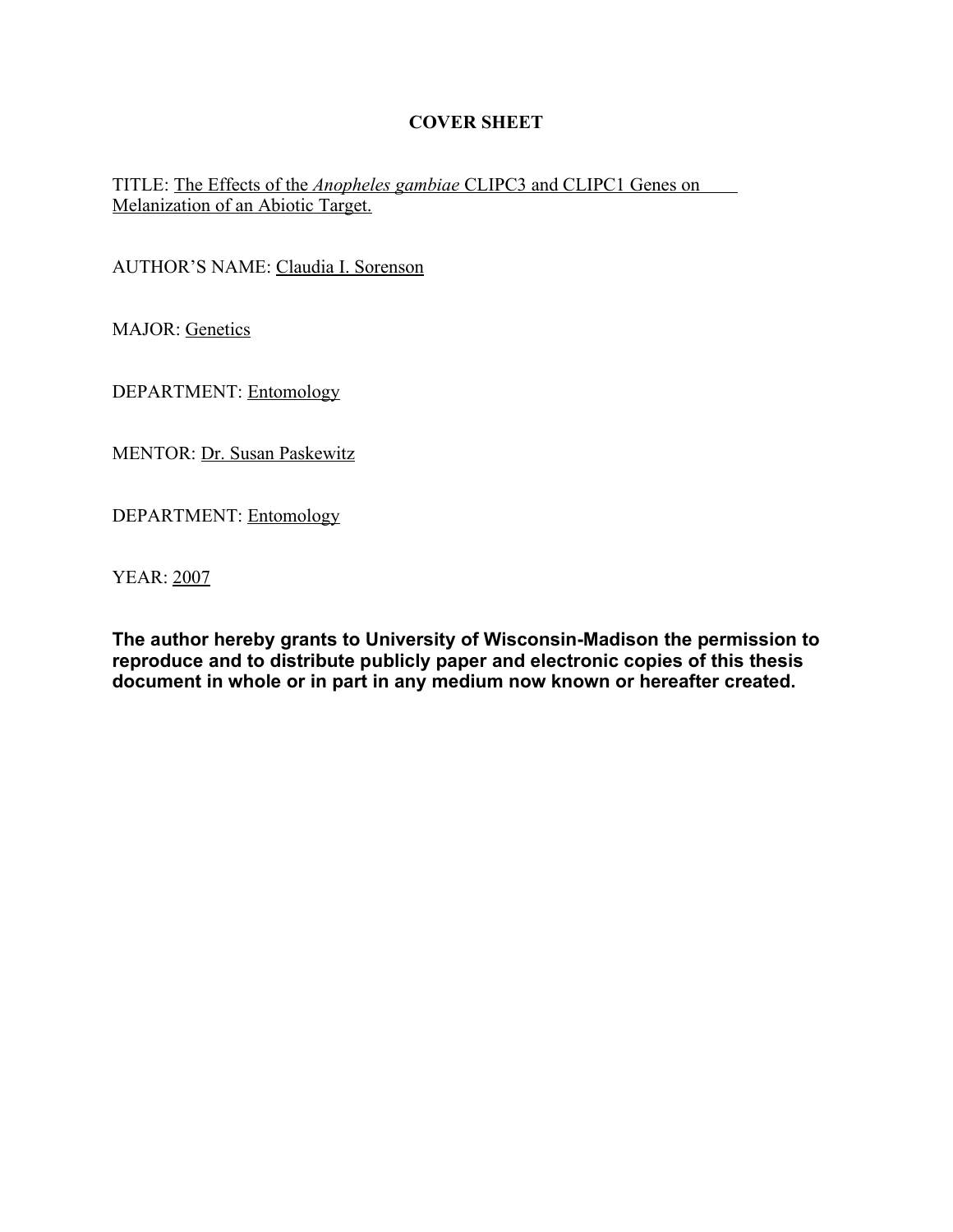# **The Effects of the** *Anopheles gambiae* **CLIPC3 and CLIPC1 Genes on Melanization of an Abiotic Target.**

Claudia I. Sorenson<sup>1</sup>, Olga V. Andreeva<sup>2</sup>, and Susan M. Paskewitz, PhD<sup>2</sup>

<sup>1</sup>Honors in Research Candidate, Undergraduate at University of Wisconsin - Madison <sup>2</sup>Department of Entomology, University of Wisconsin - Madison

April 2007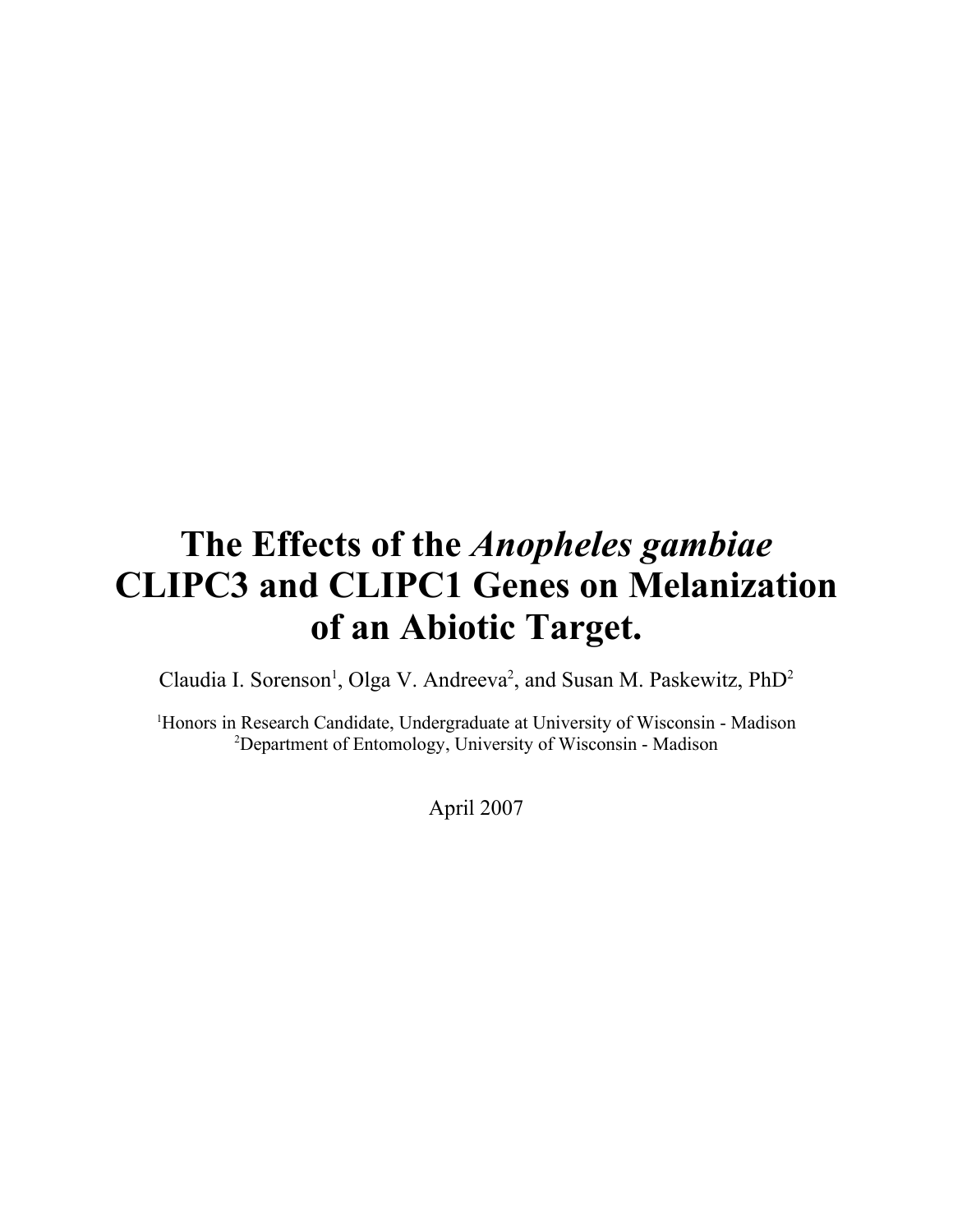## **Abstract:**

Melanization is a mechanism of innate immunity in arthropods wherein a thick capsule of melanin is formed around foreign objects. Little is known about this pathway biochemically though serine proteases are known to play a critical role. To better understand the interactions between mosquitoes and parasites, such as *Anopheles gambiae* and *Plasmodium*, we are working on classifying serine proteases identified as potential components of the melanization pathway in *A. gambiae.* In this paper we began to address the roles of CLIPC3 and CLIPC1, potential homologues of an enzyme that mediates melanization in another insect, *Manduca sexta*. Injections of dsRNA were used to knockout the mosquito genes. After a 4 day recovery period, sephadex beads were injected and after another recovery period of 24 hours, the mosquitoes were dissected and the beads were scored for degree of melanization. Knockout of the genes was verified by a reverse transcription reaction followed by a PCR-amplification of the target gene in the carcasses of the dissected mosquitoes. Knockout of CLIPC1 showed little variation in the melanization levels observed compared with the control GFP injected mosquitoes. CLIPC3 knockouts showed an increase in beads that were not melanized and a decrease in the number of beads that were completely melanized in comparison with the GFP injected mosquitoes. We conclude CLIPC3 is a serine protease involved in the melanization pathway of *A. gambiae* whereas it is unlikely CLIPC1 plays a critical role in the pathway.

# **Introduction:**

Melanization is a mechanism of innate immunity (Christophides GK et al., 2002), employed by mosquitoes as well as other arthropods, where a thick acellular capsule of melanin is created around the foreign object (Paskewitz and Gorman, 1999). In the short period of time after the foreign object is exposed to the hemolymph, small spots of a flexible, adhesive, nonpigmented material form at the surface of the object (Vey, 1993) . The spots increase in size to eventually cover the entire surface of the object at which point the coating darkens and hardens.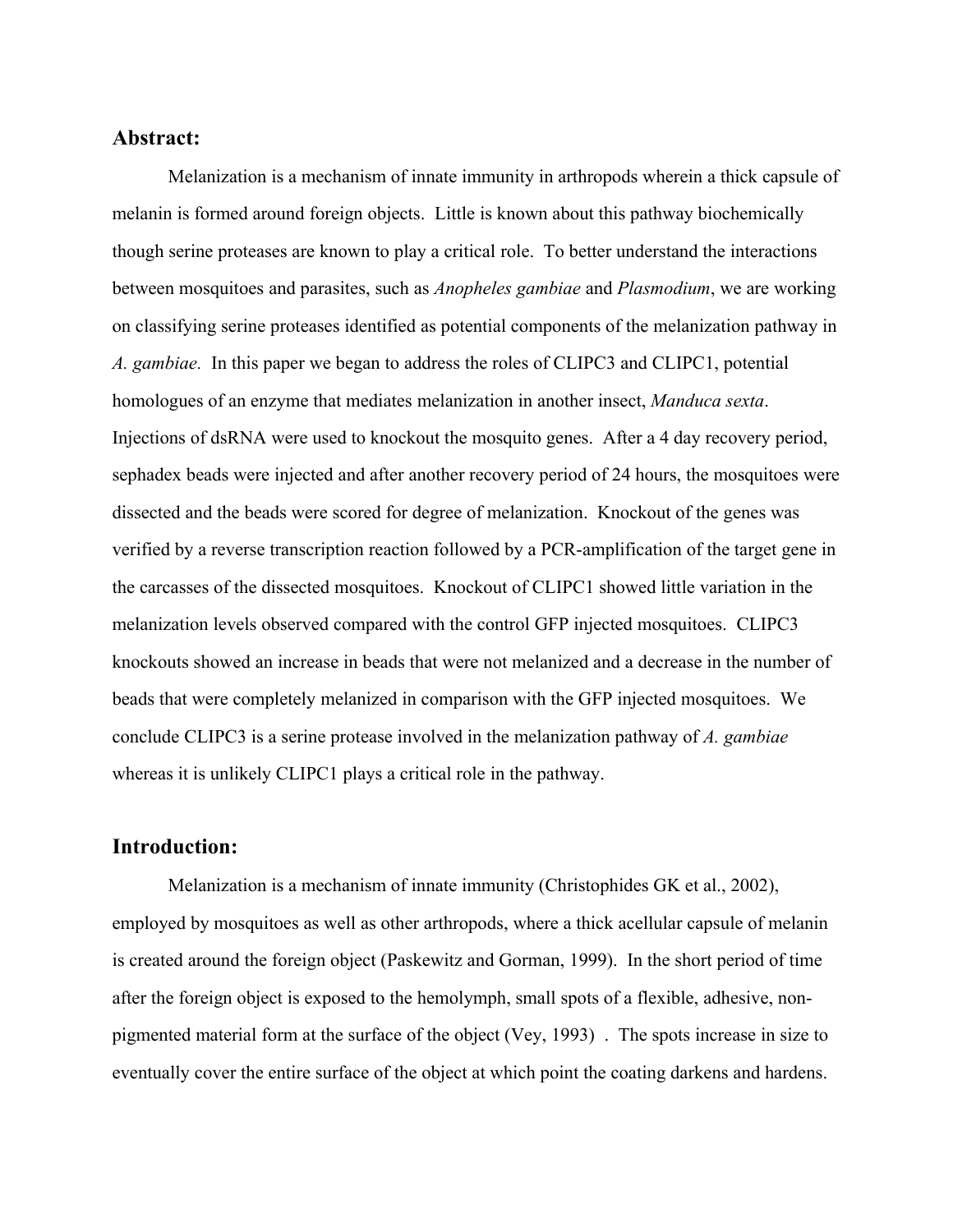Melanization restricts movement of materials in and out of the capsule as well as movement of the foreign object itself.

From a biochemical perspective, based on studies involving large lepidopteran insects such as *Manduca sexta* and *Bombyx mori* (Ashida and Brey, 1997; Jiang and Kanost 2000; Volz J et al., 2004; Gorman et al., 2007), the process of melanization relies on an enzymatic cascade (Ashida and Yamazaki, 1990). There are currently two models for the activation of the pathway: (1) pathogen surface molecules such as LPS, ß-1,3-glucan, and peptidoglycan are first bound by specific recognition molecules (Ochiai and Ashida, 1988, 1999; Yu et al,. 1999) or (2) subtle interactions occur between critical enzymes and inhibitors and the foreign surfaces (Paskewitz and Gorman, 1999). The immediate next step is unknown but eventually leads to the cleavage and activation by a serine protease (SP) of prophenoloxidase activating protease (proPAP) which in turn cleaves and actives prophenoloxidase (Ashida, 1990) which then catalyzes the hydroxylation of tyrosine to DOPA and the oxidation of DOPA to DOPA-quinone (Ashida and Yamazaki, 1990). The pathway becomes complicated following this step but eventually leads to the formation of a melanotic capsule around the foreign object.

We are particularly interested in the steps of melanization in the mosquito *A. gambiae* due to its ability to transmit malaria. The failure of the traditional control methods to halt transmission of *Plasmodium*, the protozoan parasite that causes malaria, has led to research into new methods that make use of immune reactions of the mosquito to the parasite to interrupt parasite development and transmission (Gorman and Paskewitz, 2001). It has been noted that *Plasmodium* infection induces melanotic encapsulation under some circumstances (Paskewitz and Gorman, 1999). An increased knowledge of the immune system of mosquitoes can also be used to study other pathogens that mosquitoes interact with and might be useful to enhance biocontrol strategies to reduce mosquito populations.

Research on the melanization pathway in *M. sexta* led to the implication of clip domain serine proteases (CLIPs), essential components of extracellular signaling cascades (Rawlings and Barrett, 1994), as key mediators of this reaction. CLIPs are characterized by a chymotrypsin-like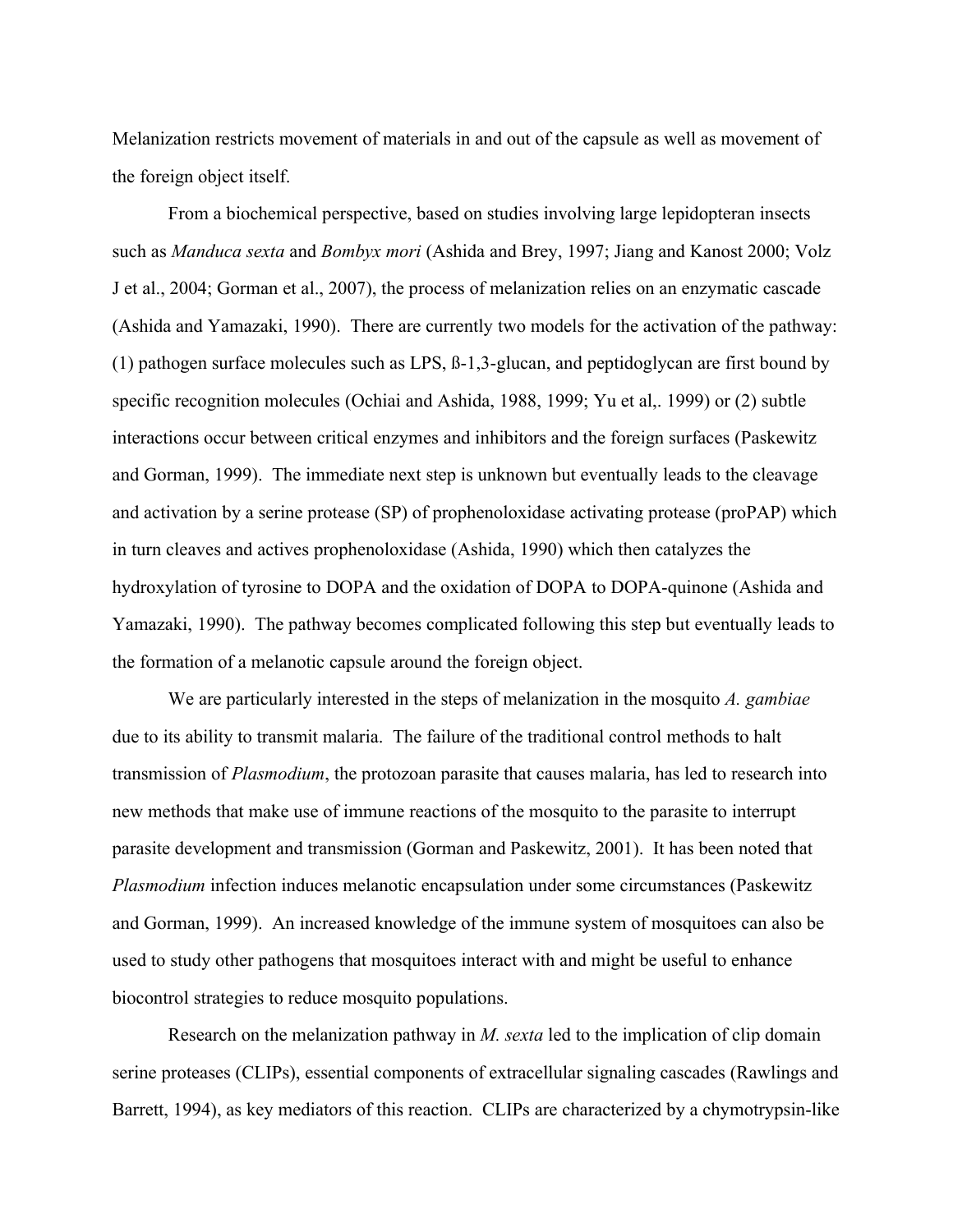SP (serine protease) domain and one or more clip domains at the N-terminus. Potential homologues of the *Manduca* CLIP HP21 in *A. gambiae* are CLIPC3 (18D), CLIPC1, and CLIPC2 (Gorman and Paskewitz, 2001) which reside in subfamily C of CLIPs (Christophides et al., 2002). All three have similar amino acid sequences to each other and HP21. A recent study published on HP21 indicated that proHP21 is activated by HP14 and the active HP21 cleaves proPAP3 (Gorman et al., 2007). Thus any of the three CLIPs identified in mosquitoes as homologues of HP21 may play a similar role in the melanization pathway in *A. gambiae*.

As part of the long term goal of understanding the enzymatic cascade of melanization, our objective for this study was to identify whether CLIPC3 or CLIPC1 play a role in this cascade through use of dsRNA interference created knockouts. Double stranded RNA was created from cDNA, injected, and the effect on the melanization cascade was then observed through reactions to injected sephadex beads. The G3 strain of *Anopheles gambiae*, a widely used laboratory colony, was used for this study.

## **Materials and Methods:**

*Mosquito Rearing.* The *A. gambiae* G3 strain was reared according to Paskewitz et al (1999).

*Production of GFP (control) dsRNA.* An in vitro transcription template was produced using a 624 bp portion of the GFP gene cloned into a LambdaZAP II vector. Primers GFP R (5' – TAA TAC GAC TCA CTA TAG GGC AGG ACT ATA AAG ATA CCA GGC GT) and GFP F (5' – TAA TAC GAC TCA CTA TAG GGG GAT CTA GGT GAA GAT CCT TTT TG) (XXIDT, Skokie, IL, USA) were used. PCR reactions consisted of 1 U of GoTaq (Promega, Madison, WI, USA), 0.3 nM MgCl2, primers at 1  $\mu$ M each, 0.08 mM dNTPs, and the manufacturer's suggested buffer in 20 $\mu$ L total volume. PCR was performed in a PTC-100 thermocycler (MJ Research, Hercules, California, USA) using a 65ºC annealing step and 35 cycles. Quality of the reaction was assessed on a 1% agarose (Biorad, Hercules, California, USA) and ethidium bromide 1% (Fisher) gel with Blue/Orange 6x loading dye (Promega) and a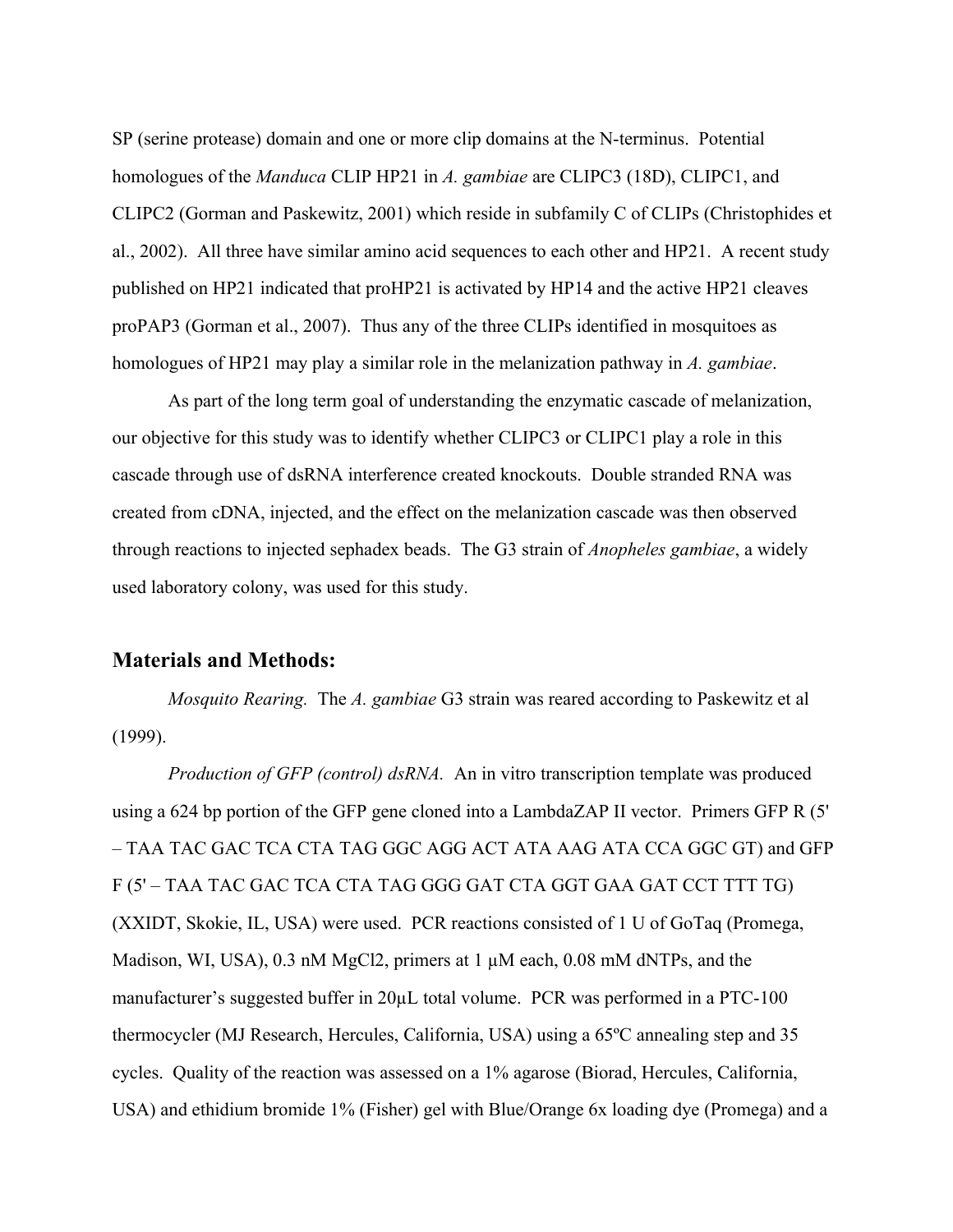1Kb ladder (Promega). Following electrophoresis, the lower band (size 624 bp) was excised and the DNA was extracted from the gel using the Qiaquick gel extraction kit (Qiagen, Valencia, CA, USA). The quantity of the purified DNA was assessed with a ND-1000 spectrophotometer (NanoDrop, Wilmington, DE, USA).

Purified products were used in a second PCR reaction with a primer containing a full T7 site. The resulting product was again purified and 1-2 ug were used as a template for transcription. Next, the MegaScript RNAi Kit (Ambion Inc., Foster City, CA, USA), was used for transcription and the production of purified dsRNA and the product was quantified with the ND-1000 spectrophotometer.

*Creation of experimental dsRNA.* A procedure similar to the creation of GFP dsRNA was followed. The initial PCR amplified a section of the of a LambdaZAP II cDNA library made from larvae and pupae of the G3 strain of *A. gambiae* as described previously (Gorman et al., 2000). Primers 18d(CLIPC3) R (5' – TAA TAC GAC TCA CTA TAG GGC AGT CCA GGT ATG GGT GAA CTT) and 18d(CLIPC3) F (5' – TAA TAC GAC TCA CTA TAG GGA AAA TTA CGA CAT CTT GCG CTT) were used to amplify a 493bp region or CLIPC1 R (5' – TAA TAC GAC TCA CTA TAG GGT CCA CGA AAG ATA CGA ATA GAC G) and CLIP C1 F (5' – TAA TAC GAC TCA CTA TAG GGG AGT ACA AGC AAA CGT CCC ACT) primers (XXIDT) were used to amplify a 536bp region. Components and total volume of the reaction were the same with the exception of the substitution of 1 U EconoTaq (Lucigen) and Lucigen's suggested buffer for Promega's products. The PCR had a 62ºC anneal with 35 cycles and quality of the reaction was assessed on a gel as above. The single band DNA product was purified using Qiaquick PCR purification kit (Qiagen) and quantity was assessed with the ND-1000 spectrophotometer. A transcription reaction using MegaScript RNAi Kit (Ambion Inc., Foster City, CA, USA), was performed to obtain purified dsRNA and results were quantified with the ND-1000 spectrophotometer.

*RNA interference.* Using transcription reactions resulting in at least 3000 ng/ $\mu$ L dsRNA, 0.3µL of reaction product were injected into the thorax of anesthetized female mosquitoes. A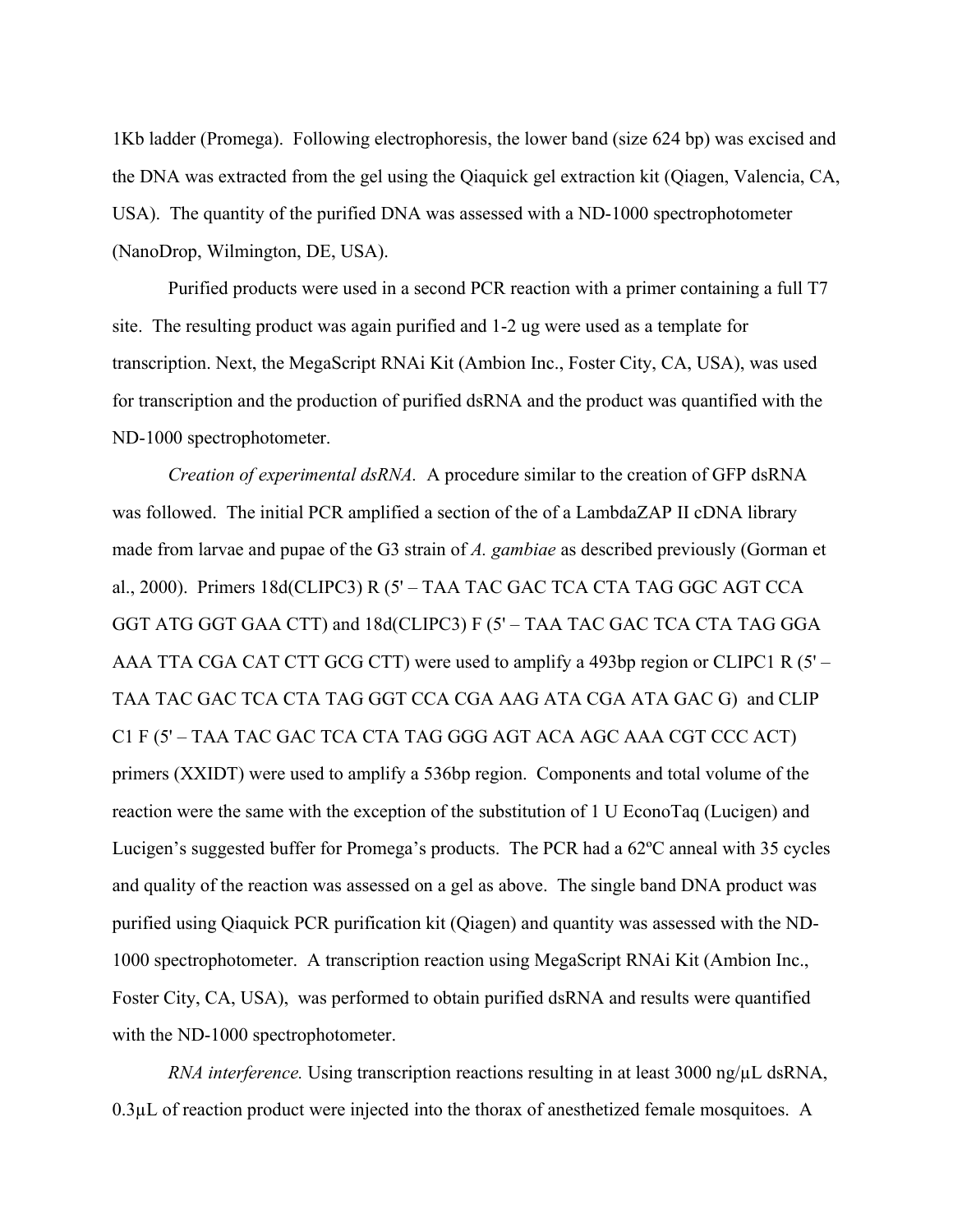control cohort was injected with dsGFP. Both groups were allowed to recover for 4 days and survivors were then injected with single CM C-25 Sephadex beads (with diameters of 40 to 80µm) (Sigma) rehydrated in dilute methylene blue. Following a 24 hour recovery period, living experimental and control mosquitoes were dissected and the beads examined by light microscopy for level of melanization. Scoring was subjective and was based on the estimated percent of the bead surface that was covered by melanin. The categories were 0%, 10-30%, 40-60%, 70-90%, and 100% melanization.

*Verification of Knockout.* After the beads were dissected, mosquito carcasses were used to isolate RNA. RNA was extracted using the AquaPure RNA isolation kit (Biorad). Remaining ssDNA and dsDNA were removed through a reaction consisting of 1 U RQ1 RNase-Free DNase and Promega's suggested buffer in a total volume of 20µL for 30 min at 37ºC. Quantity was assessed with the ND-1000 spectrophotometer and a reverse transcription reaction was performed using ABI PRISM High Capacity cDNA archive kit. Using primers CLIPC1 F and CLIPC1 R, or CLIPC3 F and CLIPC3 R, a PCR was performed using of 1 U EconoTaq (Lucigen) and Lucigen's suggested buffer. The PCR used a 65ºC annealing temperature and 35 cycles. A positive control PCR that amplified the ribosomal protein S7 gene was done simultaneously with both experimental and control reverse transcription products with primers S7 F (5' – CGC TAT GGT GTT CGG TTC C) and S7 R (5' – TGC TGC AAA CTT CGG CTA T) (XXIDT) set to flank a 650bp region . This PCR used a 60ºC annealing temperature and 26 cycles. Results were analyzed on a 1% agarose gel.

### **Results:**

*Knockout of CLIPC1 gene.* Two separate experiments with CLIPC1 injections in 4 day old females yielded a total of 48 survivors for the GFP control and 34 survivors for the experimental sample. A majority of the Sephadex beads injected into the GFP controls were 100% melanized (Figure 1) and this was similar for the target gene, CLIPC1. There is little difference between the control and target at any of the melanization levels. Verification of the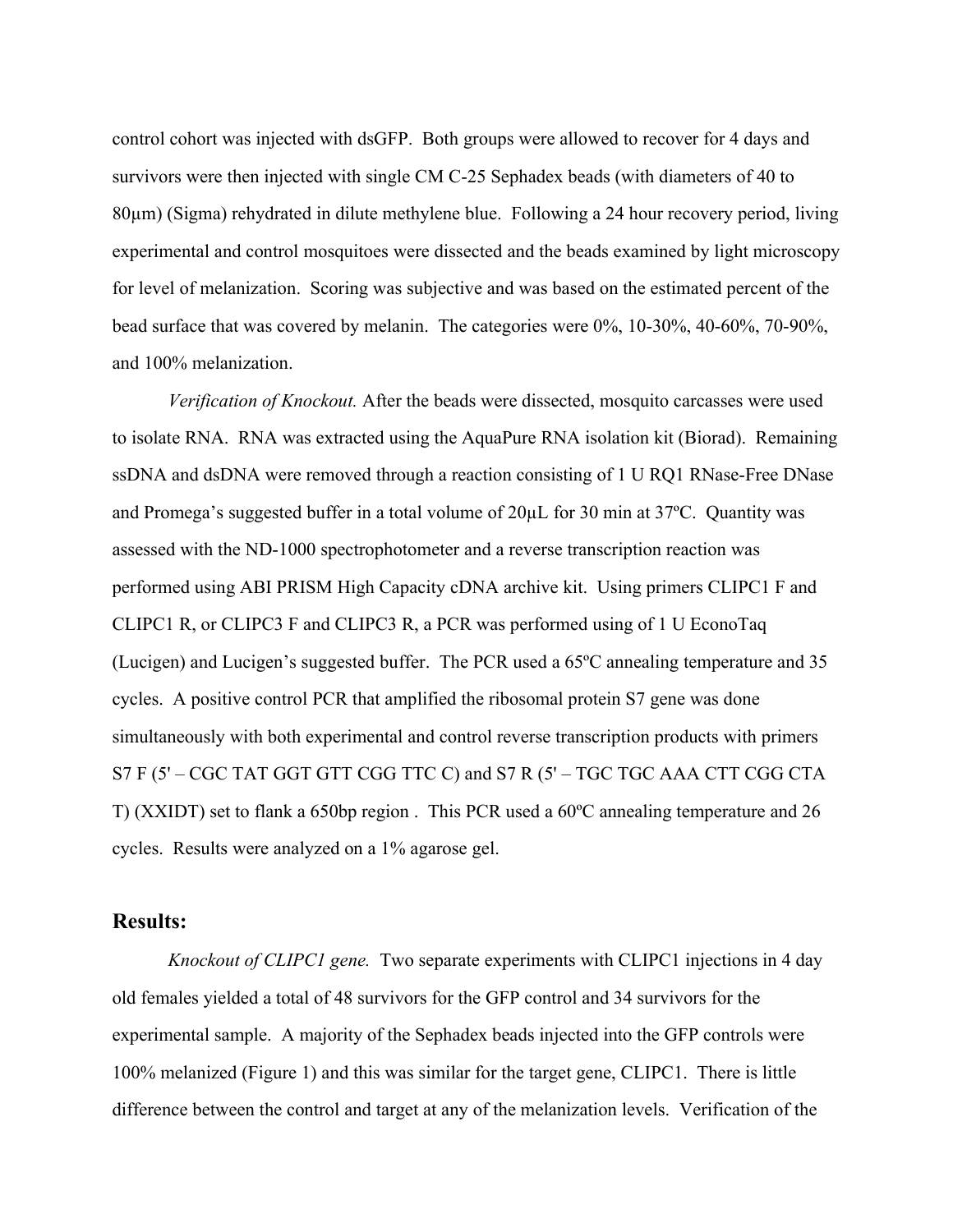knockout can be seen in figure 2. Here amplification of the ribosomal protein S7 gene is used as a control to check for the success of the RNA extraction and to normalize the amounts of cDNA used in the reactions. Use of the CLIPC1 primers shows a lack of CLIPC1 amplified from the knockout mosquitoes indicating a successful knockout. CLIPC1 was successfully amplified in the GFP control, as expected, indicating that injection with an exogenous dsRNA did not have nonspecific effects on transcript abundance for CLIPC1.

*Knockout of CLIPC3.* In three separate experiments involving knockout of the CLIPC3 gene in 1 day old G3 *A. gambiae*, there were a total of 89 survivors of the dsCLIPC3 injections and 86 survivors of the dsGFP injections (Figure 3). Again, the GFP control mosquitoes showed a high degree of bead melanization. On the other hand, a significantly higher percentage of the experimentally injected mosquitoes showed low levels (0% to 30%) of melanization. Overall, there was a shift downward in the degree of bead melanization. Verification of the knockout produced gels similar to those presented in figure 2.

## **Discussion:**

In the interest of identifying the members of the melanization cascade in mosquitoes, we targeted two serine proteases, CLIPC3 and CLIPC1, for analysis. Gene knockouts allowed us to estimate specific effects on melanization of Sephadex beads in G3 *A. gambiae* mosquitoes. These two genes were selected because both were closely related to the serine protease HP21 from *Manduca*, which has been implicated in the melanization pathway through biochemical studies. Thus, it is possible CLIPC3 or CLIPC1 may play a similar role in the mosquito melanization pathway.

Experiments with knockout of CLIPC1 lead us to conclude CLIPC1 is not likely to be critical in melanization. When comparing the results from CLIPC1 to GFP, we see little difference in the pattern of melanization. This does not mean CLIPC1 is not involved though. It is possible the melanization pathway may include some redundancy, thus a knockout may have no effect. We conclude CLIPC1 does not play a critical role in the melanization pathway.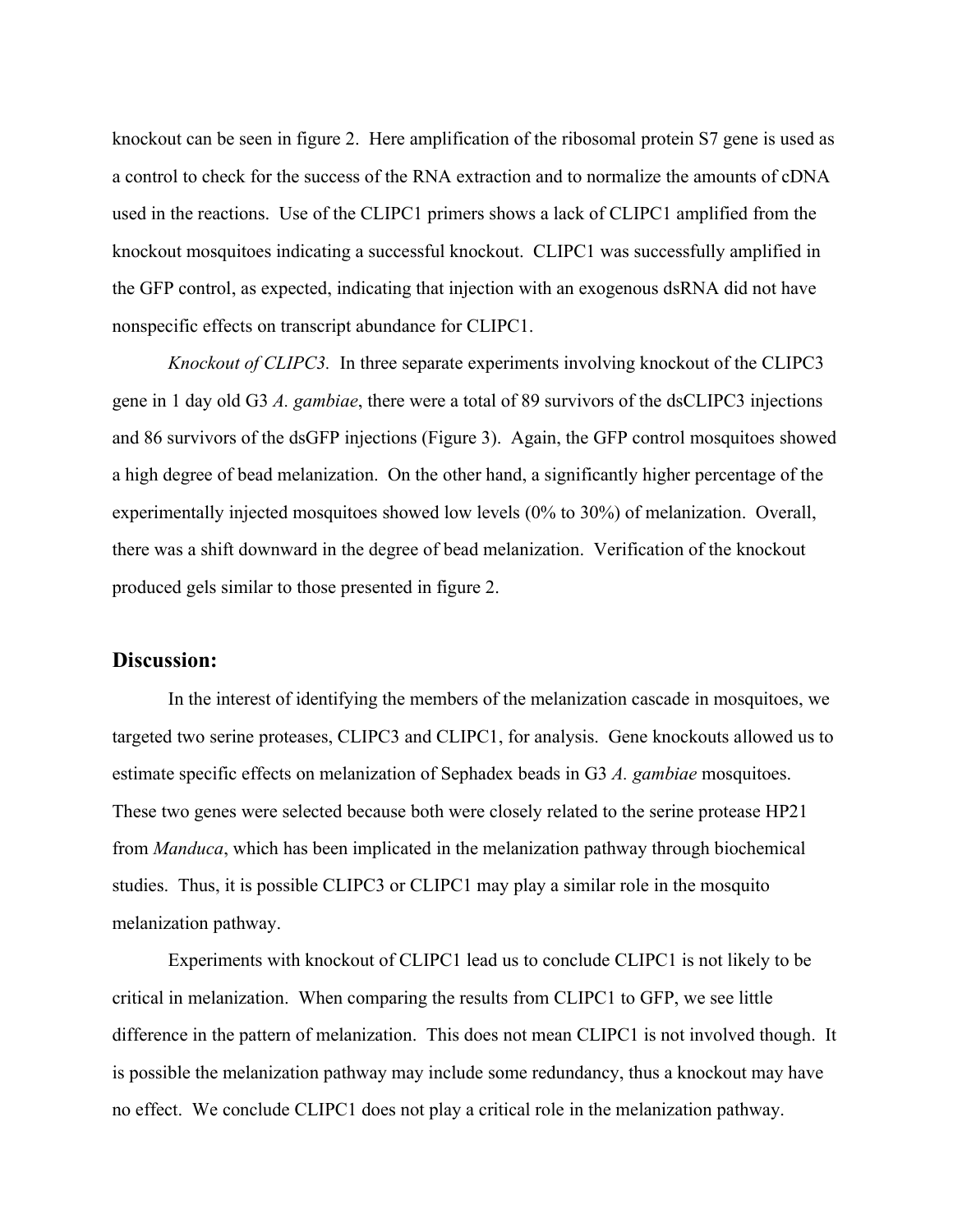Knockout of CLIPC3 resulted in a change in the melanization profiles. The knockouts show a higher incidence of unmelanized beads and a lower incidence of completely melanized beads. Based on these results, we conclude that CLIPC3 is a serine protease involved in the melanization cascade. Due to its sequence similarities to HP21, it likely plays a homologous role in the *A. gambiae* melanization cascade.

In continuing our study of the melanization cascade in *A. gambiae*, more effort can now be focused on this single gene, CLIPC3, to understand exactly where it fits in the pathway. As for other serine proteases found to potentially have immunity related functions, they can be tested for their potential action in the melanization pathway through methods similar to those used in this study.

## **Acknowledgments:**

The primary author would like to thank Dr. Susan Paskewitz and Olga Andreeva of the University of Wisconsin - Madison department of Entomology for their continued assistance and support through this Senior Honors Thesis.

#### **References:**

- **Ashida M. 1990.** The prophenoloxidase cascade in insect immunity. Res Immunul. 141(9): 908- 910.
- **Ashida M, Yamazaki HI. 1990.** Biochemistry of the phenoloxidase system in insects with special reference to its activation. *In* Ohnishi E, Ishizaki H [eds.], Molting and metamorphosis. Springer, Berlin: 239-265.
- **Ashida M, Brey P. 1997.** Recent advances in research on the insect prophenoloxidase cascade. *In* Bray PT, Hultmark D [eds.], Molecular Mechanism of Immune Responses in Insects. Chapman and Hall, London: 133-172.
- **Christophides GK, Zdobnov E, Barillas-Mury C, Birney E, Blandin S, Blass C, Brey PT, Collins FH, Danielli A, Dimopoulos G, Hetru C, Hoa NT, Hoffmann JA, Kanzok**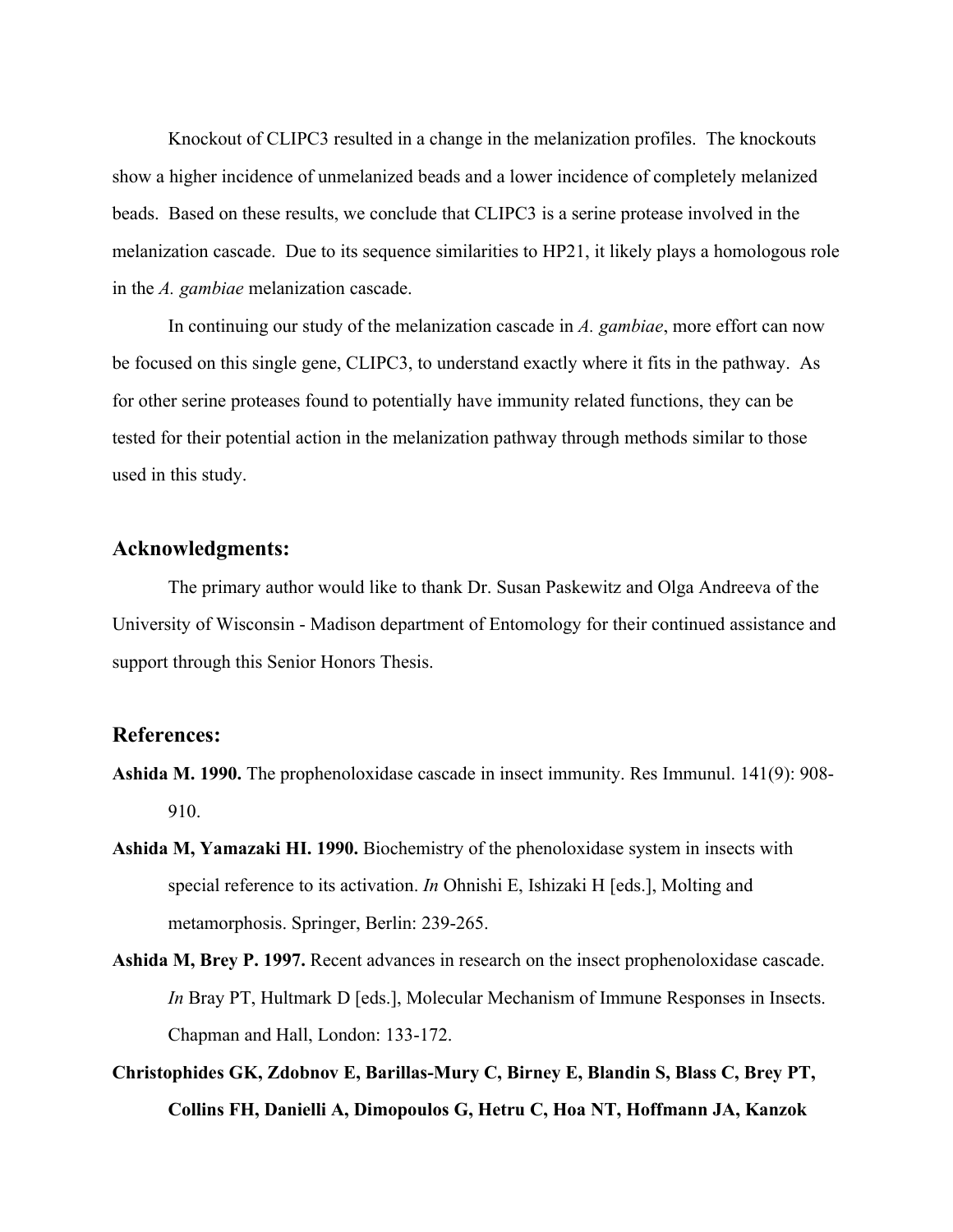**SM, Letunic I, Levashina EA, Loukeris TG, Lycett G, Meister S, Michel K, Moita LF, Muller HM, Osta MA, Paskewitz SM, Reichhart JM, Rzhetsky A, Troxler L, Vernick KD, Vlachou D, Volz J, Von Mering C, Xu J, Zheng L, Bork P, Kafatos FC. 2002.** Immunity-related genes and gene families in *Anopheles gambiae*. Science. 298(5591): 159-165.

- **Gorman MJ, Andreeva OV, Paskewitz SM. 2000.** Molecular characterization of five serine protease genes cloned from *Anopheles gambiae* hemolymph. Insect Biochem Mol Biol. 30(1):35-46.
- **Gorman MJ, Paskewitz SM. 2001.** Serine proteases as mediators of mosquito immune responses. Insect Biochem Mol Biol. 31(3): 257-262.
- **Gorman MJ, Wang Y, Jiang H, Kanost MR. 2007.** Manduca sexta Hemolymph Proteinase 21 Activates Prophenoloxidase-activating Proteinase 3 in an Insect Innate Immune Response Proteinase Cascade. J Biol Chem. 282(16): 11742-11749.
- **Jiang H, Kanost MR. 2000.** The clip-domain family of serine proteinases in arthropods. Insect Biochem Mol Biol. 30(2): 95-105.
- **Ochiai M, Ashida M. 1988.** Purification of a beta-1,3-glucan recognition protein in the prophenoloxidase activating system from hemolymph of the silkworm, Bombyx mori. J Biol Chem. 263(24): 12056-12062
- **Ochiai M, Ashida M.1999.** A pattern recognition protein for peptidoglycan: Cloning the cDNA and the gene of the silkworm, Bombyx mori. J Biol Chem. 274(17): 11854-11858.
- **Paskewitz SM, Gorman MJ. 1999.** Mosquito Immunity and Malaria Parasites. Am Entomol. 42(2): 80-94.
- **Paskewitz, S.M., Reese-Stardy, S., Gorman, M.J., 1999.** An easter-like serine protease from Anopheles gambiae exhibits changes in transcript levels following immune challenge. Insect Mol. Biol. 8, 329-338.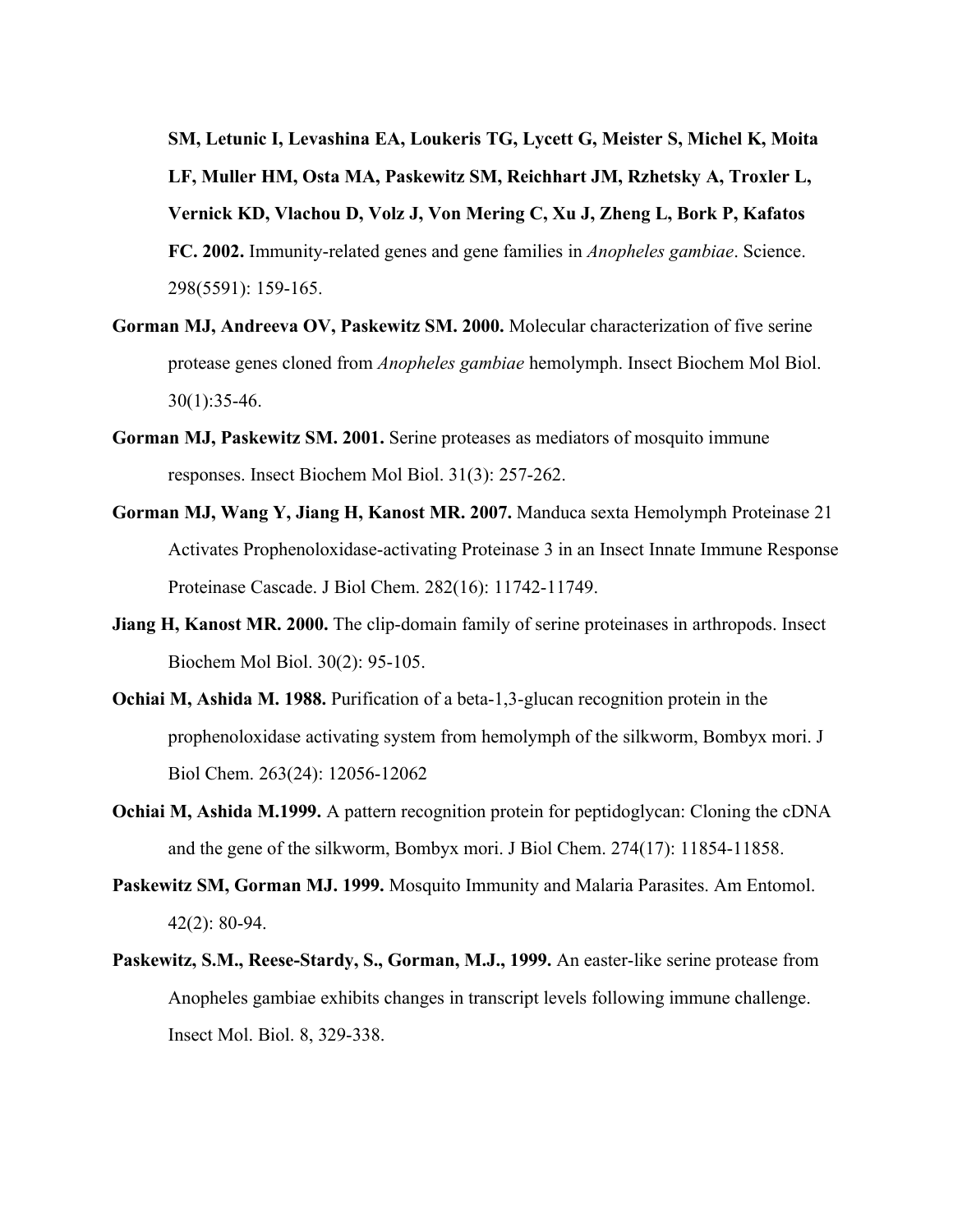**Rawlings ND, Barrett AJ. 1994.** Families of serine peptidases. Methods Enzymol. 244: 19-61.

- **Vey A. 1993.** Humoral encapsulation. In J.PN. Pathak [ed.], Insect immunity. Kluwer Academic Publishers, Boston: 59-67.
- **Volz J, Muller HM, Zdanowicz A, Kafatos FC, Osta MA. 2006.** A genetic module regulates the melanization response of Anopheles to Plasmodium. Cell Microbiol. 8(9): 1392-1405.
- **Yu XQ, Gan H, Kanost MR. 1999.** Immulectin, an inducible C-type lectin from an insect, Manduca sexta, stimulates activation of plasma prophenol oxidase. Insect Biochem Mol Biol. 29(7): 585-597.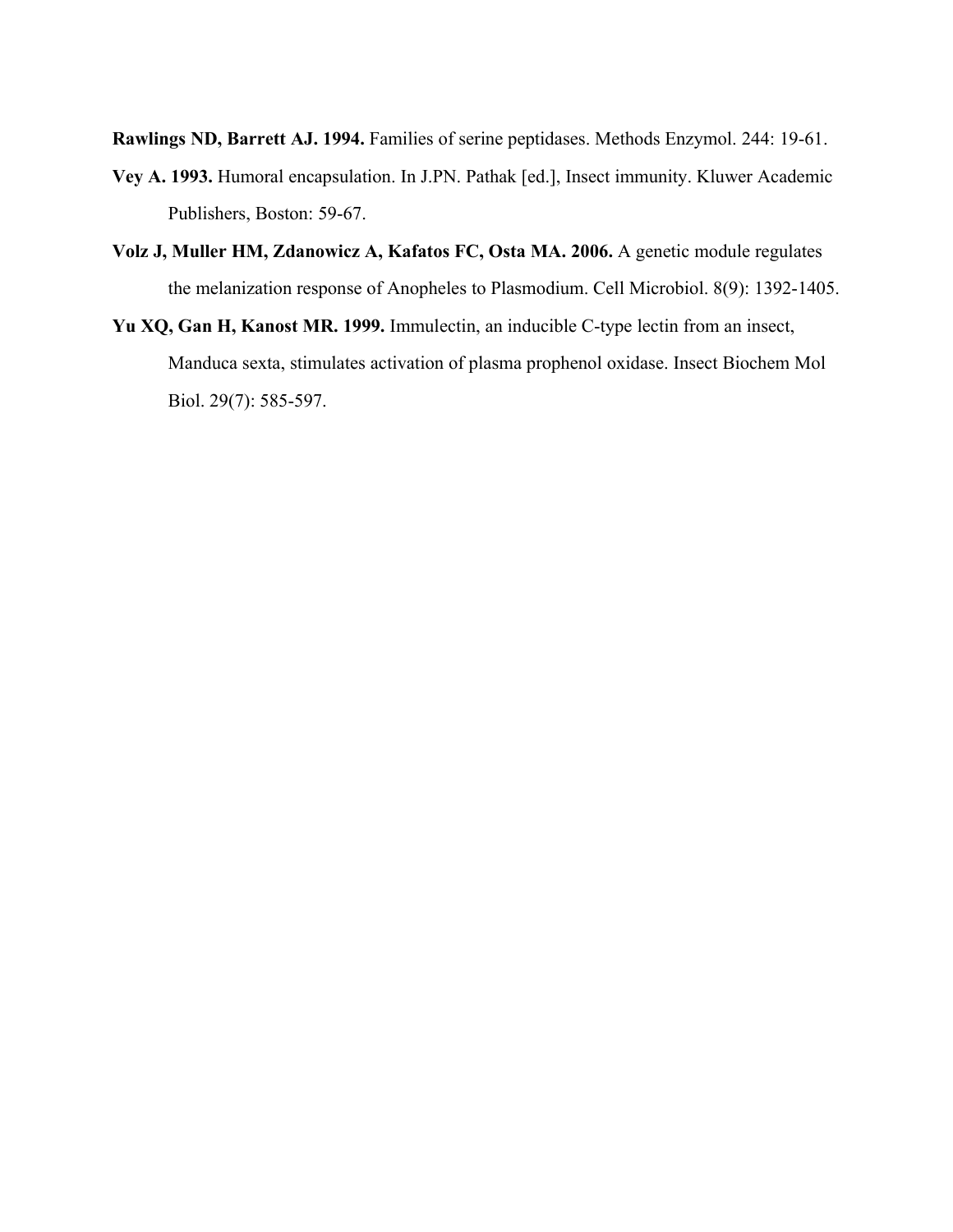# **Tables and Figures:**



**Figure 1:** Melanization results of Knockout (KO) of CLIPC1 versus GFP. In both the experimental and control groups, mosquitoes were grouped according to the percent of the Sephadex bead surface covered by melanin and then graphed as percents of the total mosquitoes that melanized beads at each respective level (0%, 10-30% etc.). The data for the graph can be found in the table where numbers in parenthesis are the raw numbers before conversion to percentage and those numbers next to the level are the total number of beads/mosquitoes in the group. Note that one bead was injected into one mosquito, so these numbers can be used interchangeably. Percentages were rounded to the nearest whole number.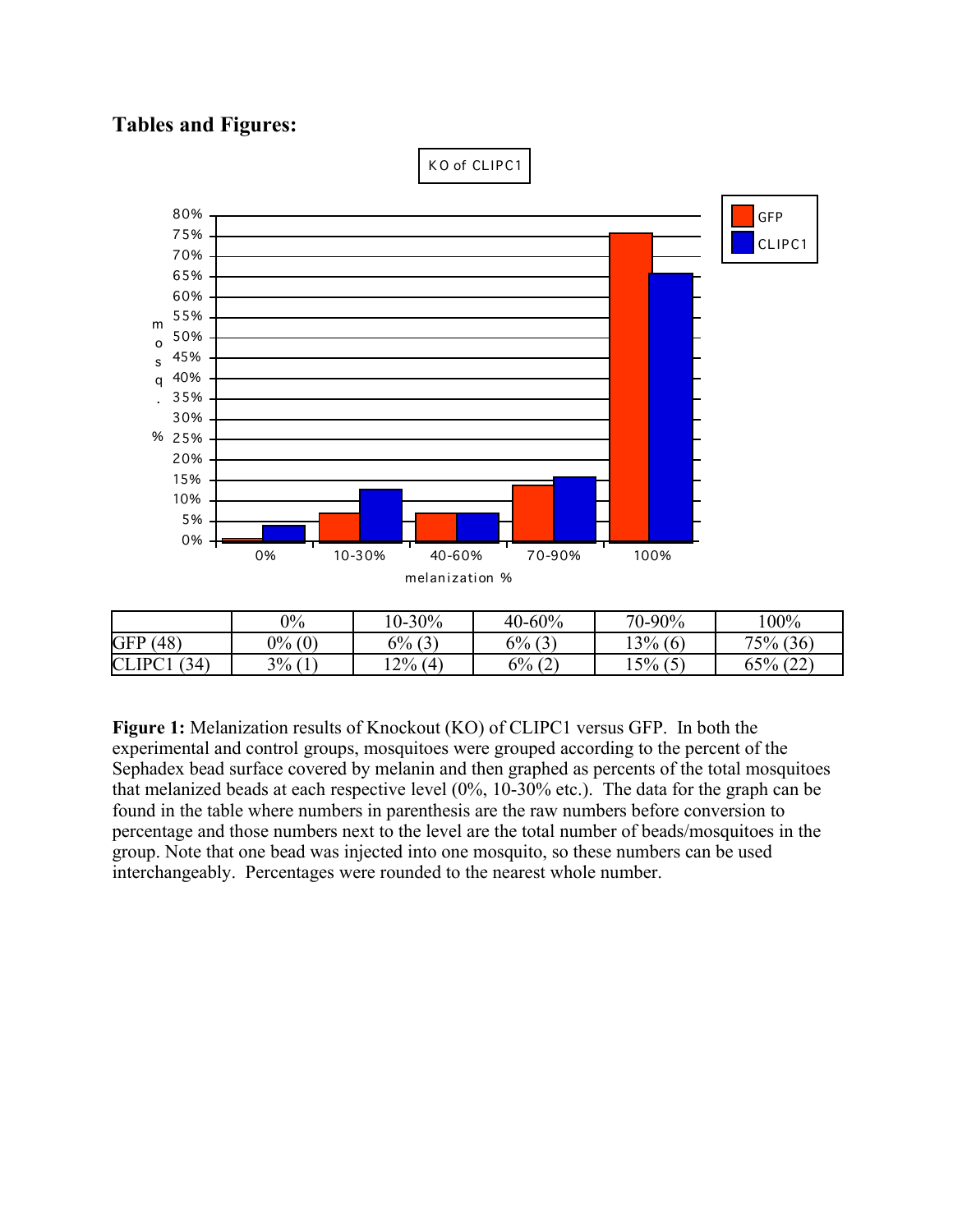

**Figure 2:** Gel Electrophoresis of verification of CLIPC1 Knockout (KO). To verify KO in mosquitoes, PCR following a reverse transcription reaction was performed. The symbol + indicates the cDNA or primer is present in the lane and – is not present. GFP=cDNA from GFP knockout mosquitoes; CLIPC1 = cDNA from CLIPC1 knockout mosquitoes. Lanes 3 and 7 are negative controls, thus no template DNA is present. The lower band of material in lanes 5 through 7 is a primer artifact. Note the absence of CLIPC1 product in lane 6 (CLIPC1 knockout) in comparison with the dsGFP knockout in lane 5.